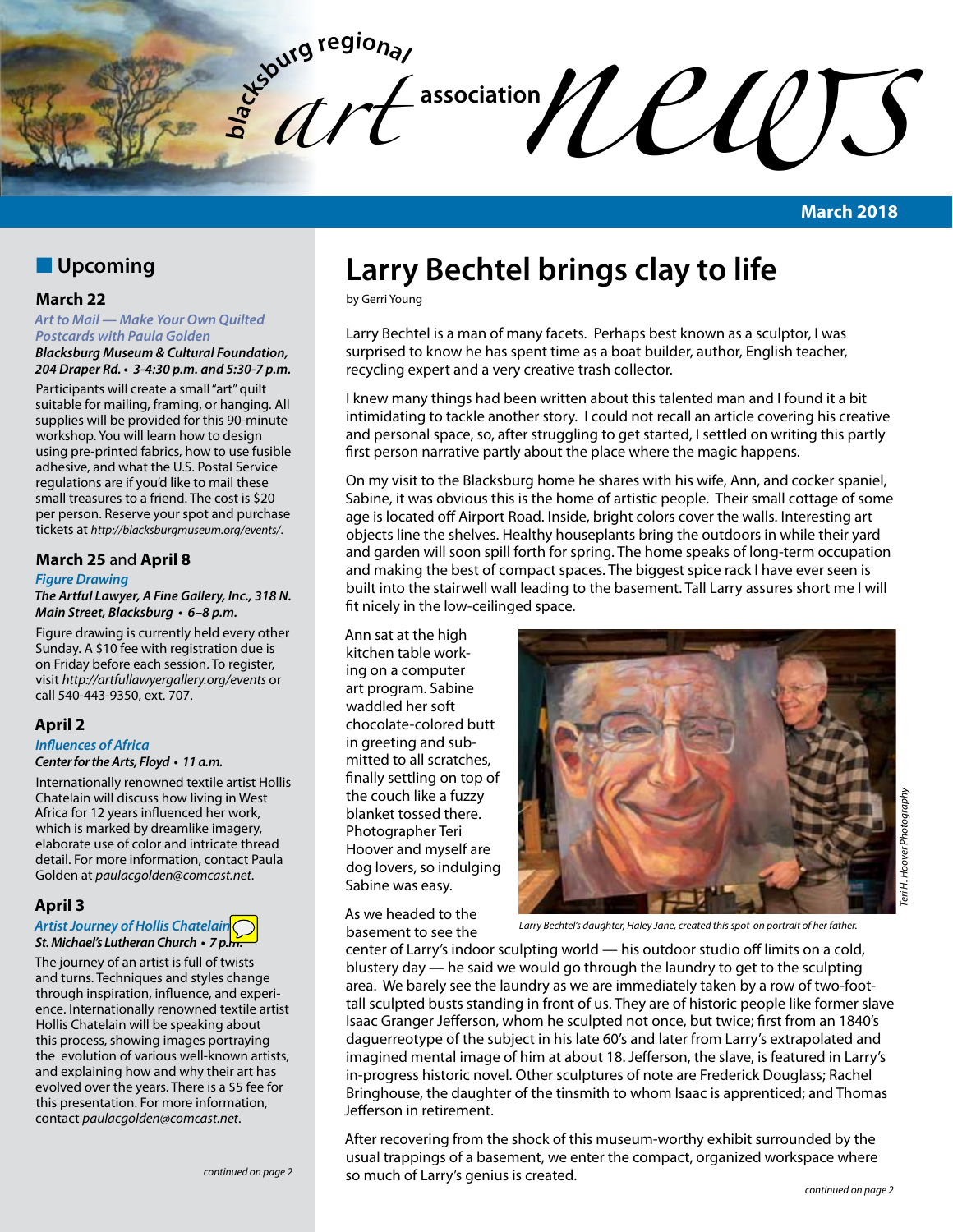n **Upcoming** *continued from page 1* **Bechtel** *continued from page 1*

## **April 6**

*Christy Mackie Reception*

**Alexander Black House, Blacksburg • 5-7 p.m.**

Stop by this opening reception during Art Walk night in downtown Blacksburg. Christy Mackie's exhibit, Explorations, will be on display through May 5.

## **April 13** and **May 11**

## *BRAA Monthly Lunch and Art Spot*

**Bull and Bones, First and Main, Blacksburg • 11:30 a.m.**

Join your fellow members for lunch, hear the featured speaker's Art Spot, and share news about the latest art happenings. In April, Martha Olson will talk about creating paper art.

## **May 9**

## **Whet Your Palette: Drawing and Sculpture** *Opening Exhibit*

**The Artful Lawyer, A Fine Gallery, Inc., 318 N. Main Street, Blacksburg • 5:30–8:30 p.m.**

This show features drawings (dry medium such as pen and ink, pen, charcoal, etc.) and sculpture. Works will be exhibited until July 25.

## **May 10-13**

### *Backyard Stone Carvers Spring Workshop* **Newport Community Center, Newport**

New carvers are welcomed to join experienced carvers for this event that starts on Thursday afternoon and continues until 5 p.m. on Sunday. The fee is \$50. For more information, contact Linda Correll at *lcorrell83@gmail.com* or call 540-599-7376.

## **May 25-27**

*Working in a Series*

## *Warm Hearth Village Center, Blacksburg*

Popular instructor Danie Janov will be sharing her expertise of creating works in series in this three-day workshop. For more information, contact Charlotte Chan at *charlotteychan@gmail.com*.

## **June 2-3**

*Sidewalk Art Show Taubman Museum of Art, Roanoke*

This annual show attracts thousands to the downtown streets of Roanoke near the Taubman, and has featured original fine art since 1958.

## **June 12**

## *Opening Reception, Mary Draper Ingles Exhibit*

### *Glencoe Museum,* **600 Unruh Dr.,** *Radford*

As part of the Mary Draper Ingles festival, this exhibit features work by plein air artists who will paint at the Ingles farm, the Ingles tavern and ferry, or the Ingles statue. The exhibit will run through August 3.

I see a small figure in progress on a tall pedestal. It is a leaping, nude female held in place by a metal armature. Around her are small pieces of soft, gray Plastilena clay. Larry hands me one of the pieces to play with and I am immediately taken back to the late 1980's when I studied with a marvelous sculptor in residence at Norfolk's Old Dominion University, Rita Marlier. I loved studying with her so being in Larry's place excited me. I forgot I was supposed to be interviewing toward writing a feature story and just kept asking how and why questions. My eyes wanted to take it all in instantly. My fingers kept playing with the clay.

On a nearby shelf are many figures about a foot tall. They make up a complete nativity scene commissioned by the Blacksburg Presbyterian Church and featured in a recent Roanoke Times article. "It took me six months to consider this request," recalled Larry. "I thought there would be no way of getting beyond the cliché and convention with it." It takes only a minute to see the figures are unique and different from those on many Christmas mantels in America.



*Larry Bechtel pauses among his sculptures of historical figures.*

What makes them more special is that Larry, the author, created imaginary lives for each character. In his writing, the innkeeper's wife tends "the only decent inn in Bethlehem, which included a grog shop, The Frothy Mug … she knew herbs, and even some casting-out spells, it was said." The full story of all the characters can be read on his website.

His sculpting often intertwines with his writing. High above his large, clean worktable is a schematic of sorts, a guide to his second novel entitled Angels Shall Not Keep Me. The slave he sculpted earlier — Isaac Granger Jefferson — is the protagonist in this book. "I feel like a little boat plowing through the waves with this book," Larry commented, because it is taking so long.

On his website is a marvelous portrait painted by his daughter, Haley Jane, obviously gifted with her own creative genes. The original canvas stands at the end of the clay workshop and Larry proudly poses with it for a photo, his smiling real face clearly echoing the image in paint.



Larry's journey to clay sculpting started in his childhood in the Chicago area where he learned woodcarving from his grandfather. Once leaving home, he travelled to Texas and Oregon and had his first boat building experience. Later, in the northeast where "boat building is an art," he worked building aluminum fishing boats in Maine and got married for the first time.

By 1979, he was in Virginia working with his carpenter father-in-law building and renovating houses. Next came graduate school at Virginia Tech, adding to his bachelors from Wheaton College outside Chicago. From 1985 to 1991, he worked for Virginia Tech teaching English and later ran their recycling program and trash collecting. In 1990, he divorced and struggled with the ramifications of that life event. Remarrying in 1990, their combined three children attended the Blacksburg New School where he became a storyteller, another manifestation of his writing self.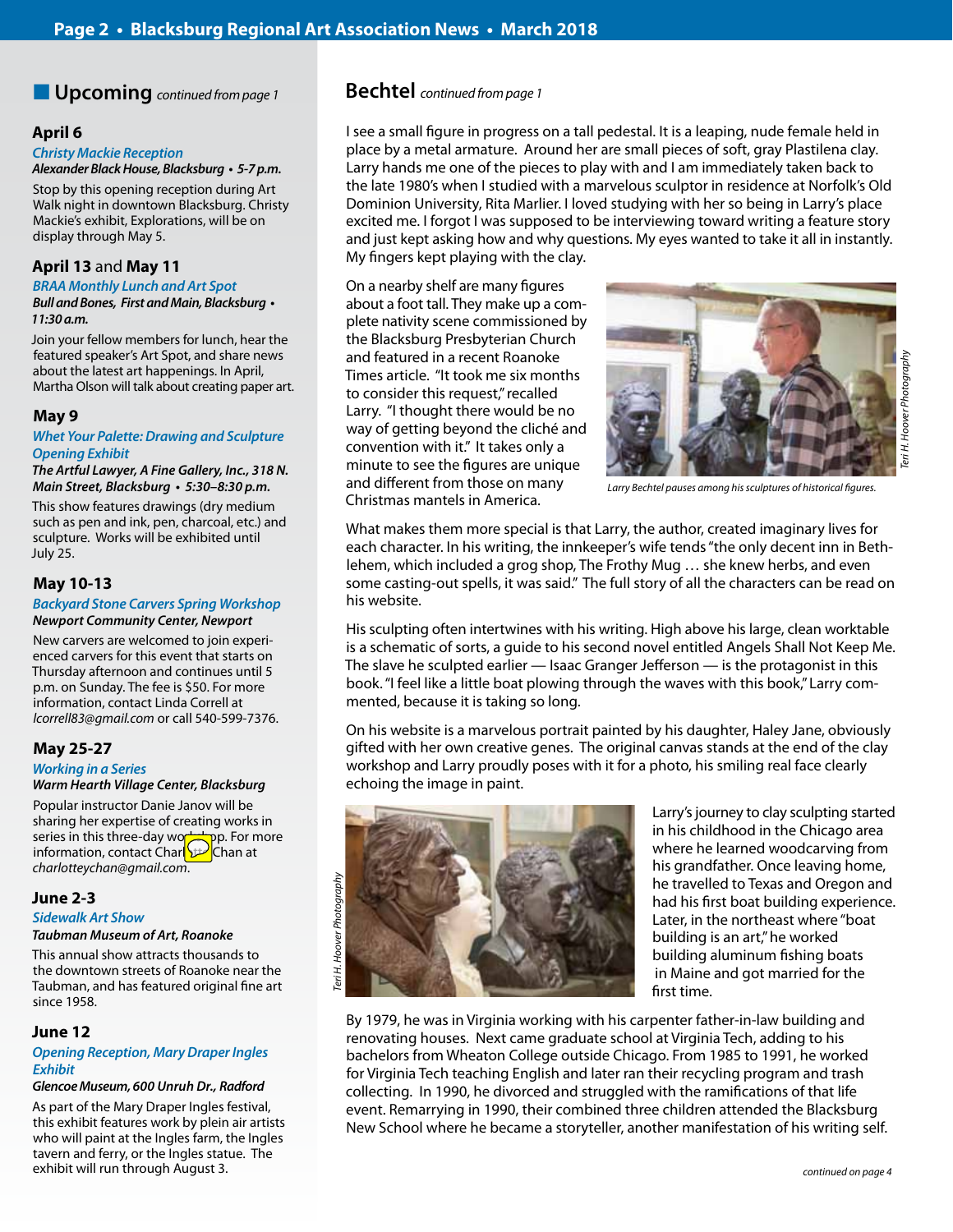

# **VMFA high school workshops set for April 5-6**

**Betty Moore**, BRAA's high school workshop coordinator, has made arrangements for the 2018 workshops. The Virginia Museum of Fine Arts in Richmond is providing artist Kendra Wadsworth to teach all day abstract mixed media workshops at the high schools in Blacksburg and Christiansburg.

Wadsworth is quite well prepared for this task with these credentials: University of Pennsylvania, MFA, Painting, Philadelphia,1998; Virginia Commonwealth University, BFA, Painting and Printmaking, Richmond, 1996; and University of Plymouth, International Student Exchange Program, Exeter, England, 1995.

Workshop dates are Thursday, April 5, at Blacksburg and Friday, April 6, at Christiansburg.

## **Exhibit and other opportunities**

## *Laughter is the Best Medicine April 25 – July 13, 2018 Virginia Tech Carilion School of Medicine, Roanoke*

The Virginia Tech Carilion School of Medicine is inviting artists to participate in this spring 2018 art exhibition which will celebrate laughter, humor, and joie de vivre. The application deadline is 5:00 p.m. on **March 21**. The opening reception will be Wednesday, April 25, 5-7 p.m. Artists interested in participating should email Carrie Knopf at *cfknopf@carilionclinic.org* for an application.

### *Plein Air Event: Mary Draper Ingles Exhibit April 2018 Various Sites in Radford*

The Long Way Home, Inc., The Mary Draper Ingles Festival, and the Radford Heritage Foundation are sponsoring a plein air exhibit from June 12 – August 3 at the Glencoe Mansion, Museum and Gallery. During the month of April, participating artists will visit and paint at the Ingles farm, the Ingles tavern and ferry, or the Ingles statue.

The exhibit opening reception is June 12 and works will be displayed through August 3. The entry fee is \$20 and the deadline is **March 23**. Drop off of finished works will be June 5 and 6 at the Glencoe *continued on page 4*

Mansion. A 30% commission will be charged for sales of paintings.

For more information, contact Ruth Lefko at *rlefko2@gmail.com* or 540-449-1328.

Several BRAA members attended Robin Poteet's recent workshop with beautiful results! The March 7-9 class in Christiansburg was sponsored by Montgomery Museum. BRAA participants included **Raf Bedia**, **Kirk Carter**, **Jean Galloway**, **Gene Gourley**, **Teri Hoover**, **Betty Moore**, **Nancy Norton**, **Linda Olin**, **Doreen Roberts**, **Marvi Stine**, and **Gerri Young**.

## *Simply Elemental Hahn Horticulture Garden, Virginia Tech*

Proposals are now being accepted for this annual outdoor art exhibit that is integrated along the paths, plantings and trees of the horticulture garden. Deadline for proposals is **April 2**. The opening reception will be August 5 and works will be on display August 1 – September 30, 2018. For more information, visit *www.hort.vt.edu/hhg/elemental/index.html*.

## *6th Annual Bower Center National Juried Exhibition May 22 – June 30, 2018*

*Bower Center for the Arts, Bedford*

All artists over the age of 18 are invited to enter up to three works for this show. The event offers more than \$1500 in awards to be presented at the reception on June 8. Entry fee is \$30 and the deadline is **April 4**. For more information, visit *https://www.bowercenter.org/*.

### *Art Across Generations Various Community Venues*

This event is an AARP Blacksburg initiative

## **Now Showing**

**January 15 – April 15** (except where indicated otherwise)

**Raf Bedia,** Long and Foster, Blacksburg

**Pat Bevan**, Holtzman Alumni Center, Virginia Tech Campus (thru May 13)

**Jeanette Bowker**, Mill Mountain Coffee and Tea, Blacksburg

**Diana Dougherty**, Shaheen Law Firm, Blacksburg

**Paula Golden**, Main Street Inn, Blacksburg

**Johanna Jones**, Shaheen Law Firm, Blacksburg

**Sidra Kaluszka**, Brown Insurance, Blacksburg

**Cheryl Mackian**, Zeppoli's dining room, Blacksburg

**Christy Mackie**, Alexander Black House, Blacksburg (April 6 thru May 5)

**Elina McCartney**, See Mark Optical, Blacksburg

**Larry Mitchell**, Community Arts Information Office, Blacksburg (Feb. - Mar.)

**Martha Olson**, Community Arts Information Office, Blacksburg (Feb. - Mar.)

**David Pearce**, Blue Ridge Cancer Care, Blacksburg

**Joy Rosenthal**, Blacksburg Transit

**Robi Sallee**, Virginia Tech Library System (VTLS), Blacksburg

**Michele Walter**, First Bank and Trust, Christiansburg

**Ali Wieboldt**, Troika, Floyd (thru Mar.)

**Shaun Whiteside**, Glade Church Gallery, Blacksburg

**Norma Woodward**, Virginia Tech Women's Center

**Gerri Young**, Point West Management, Blacksburg

*"I have always been fascinated by* **beautiful things: architecture,** *furniture, books. Beautiful things are prepared with love. The act of creating something of beauty is a way of bringing good into the world. Infused with optimism, it* **says simply: Life is worthwhile."**

 *~ Alan Moore*